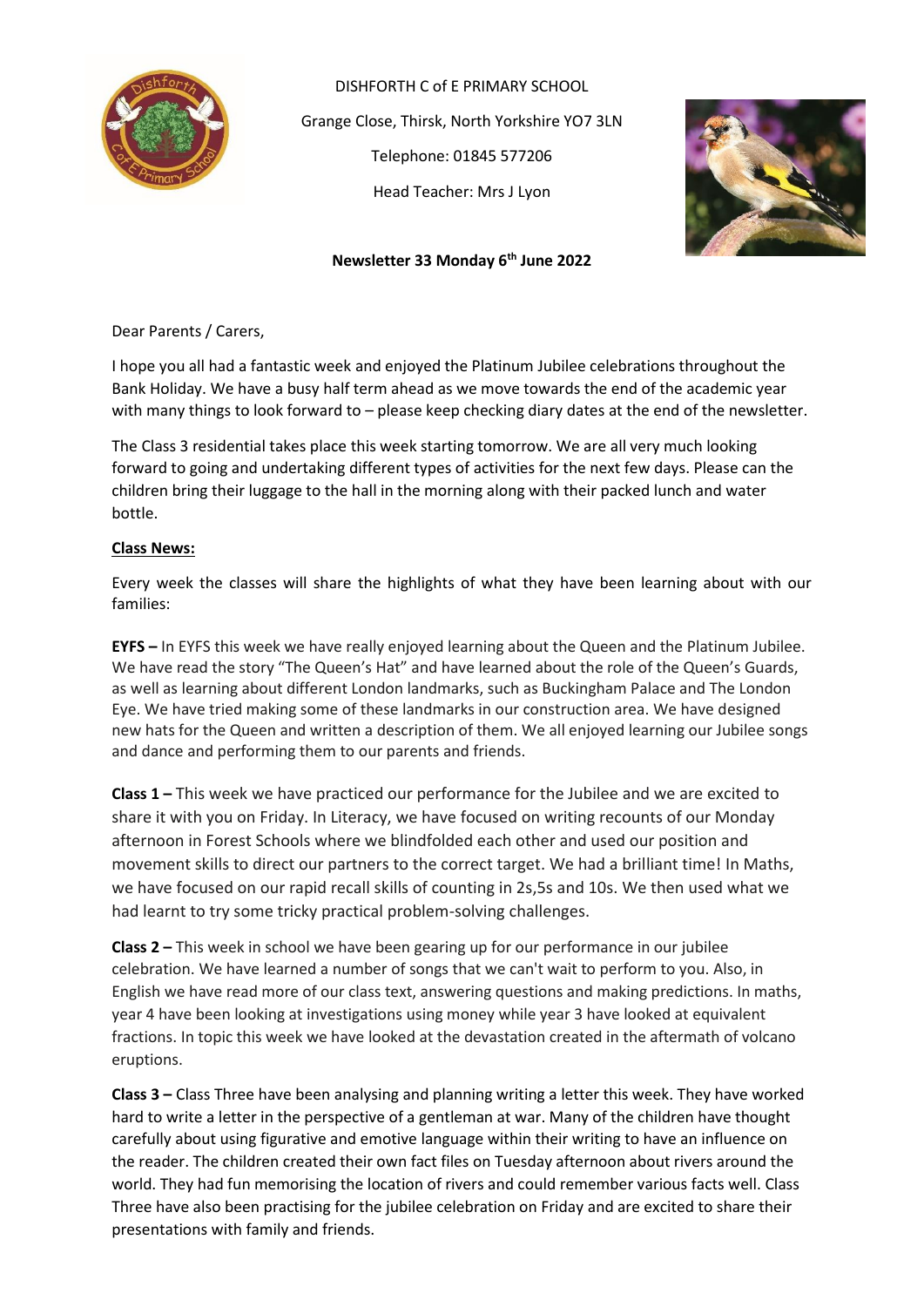## **Online Safety Newsletter**

Attached to this newsletter is the June edition of the online safety newsletter.

## **Friends of Dishforth CE Primary**

### **Auction of Promises**

A letter regarding the Silent Auction of Promises was sent out to families last week. A huge thank you to Friends of Dishforth for organising this and also a huge thank you to all the kind businesses, parents and children who have donated lots for the auction. The bids need to be returned to the school office by 3.30pm on the 17<sup>th</sup> June in a sealed envelope titled 'Auction of Promises'.



## **RETURN OF ICE LOLLY FRIDAYS**

Starting after half term on Fridays we will be selling ice lollies at 50p in the playground at collection time.

Please note if the forecast is not Lolly friendly or we do not have volunteers available, we may move it to a Thursday, but we will keep you updated!

If you have the time to volunteer and help sell these lollies, please let the office or Sarah Lynch know. We simply help each other collect up our children and sell the lollies together.

#### **Gift in Kind**

We would love to make our School more colourful and introduce some new plants. To help us, **Dishforth Nursery Gardens** have kindly offered to introduce a 'gift in kind' at the till point. This means, customers will be asked if they would like to pay an extra £1 to support the School. Please visit yourself and encourage others to pop down to Dishforth Nursery Gardens to buy plants locally and contribute to making our School a more colourful and beautiful environment.

### **AWARDS**

#### **Celebration Assembly**

On Friday, we had our Celebration Assembly. This week the following children were given our weekly awards;



#### **Ribbons**

**EYFS** – This week the ribbon goes to someone who has shown super numeracy skills, particularly in playing boards games using a die and counters – Well done Olivia!

**Class 1 -** This week, the ribbon goes to someone for his sunny disposition, his caring personality towards everyone in the class and his hardworking attitude to all the learning tasks he takes on! Well done,

Samuel!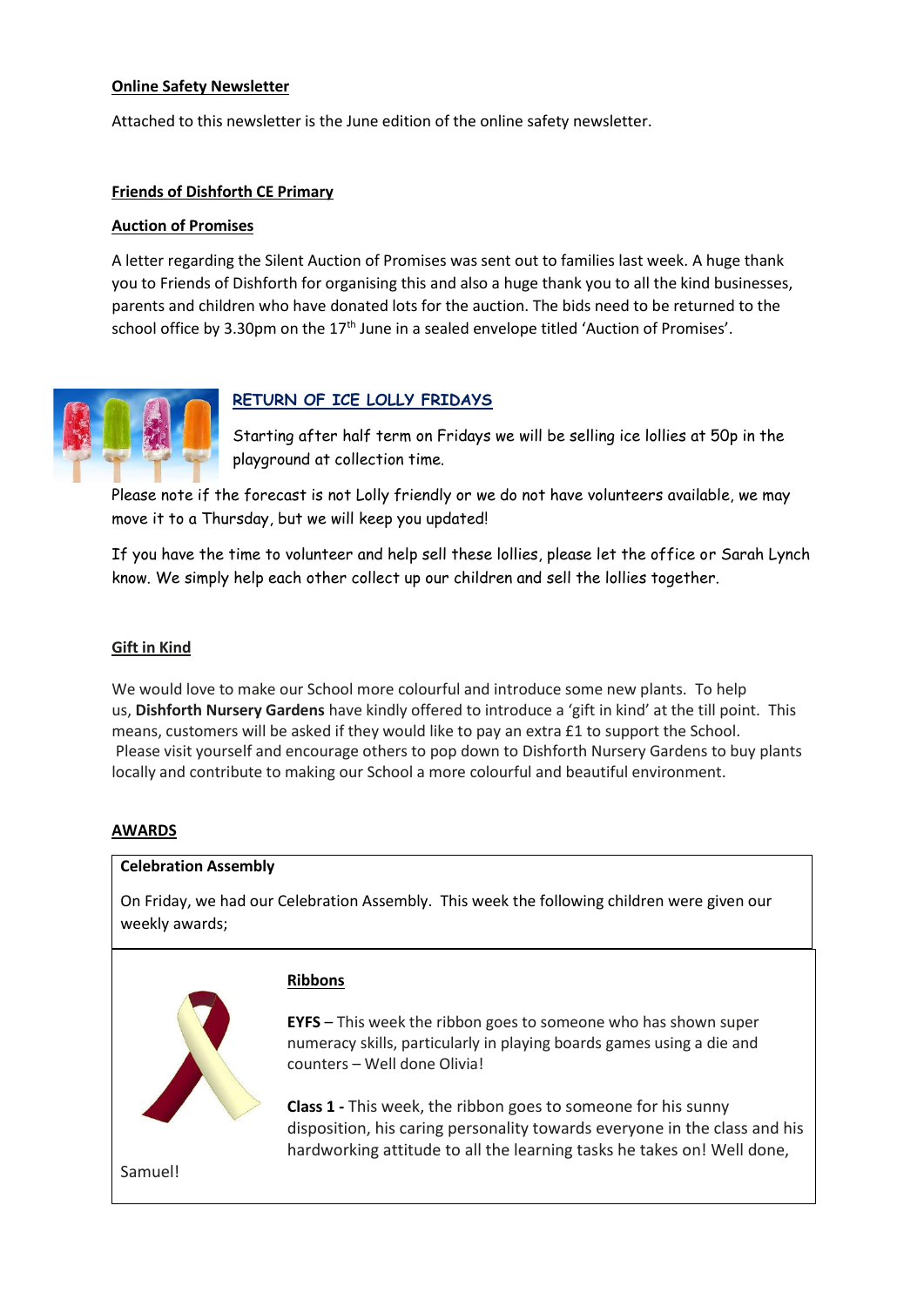**Class 2 –** The ribbon this week goes to someone who has written a wonderful "next chapter" of our class text. Using wonderful tone and description they really painted a picture with words. Well done Isla!

**Class 3** – The ribbon this week is going to someone who has already been trying extremely hard to learn their lines ready for the Y5/6 end of year performance. A big well done to George!

## **Values in Action**

This week our Values Award goes to someone for demonstrating our school values of compassion, perseverance, trust and respect. This person has been nominated because he has good sportsmanship when playing football and joy to every pupil at school.



The award goes to Teddy who was nominated by Ronan.

Well done, Teddy!

Kind regards,

J M Lyon - Head Teacher